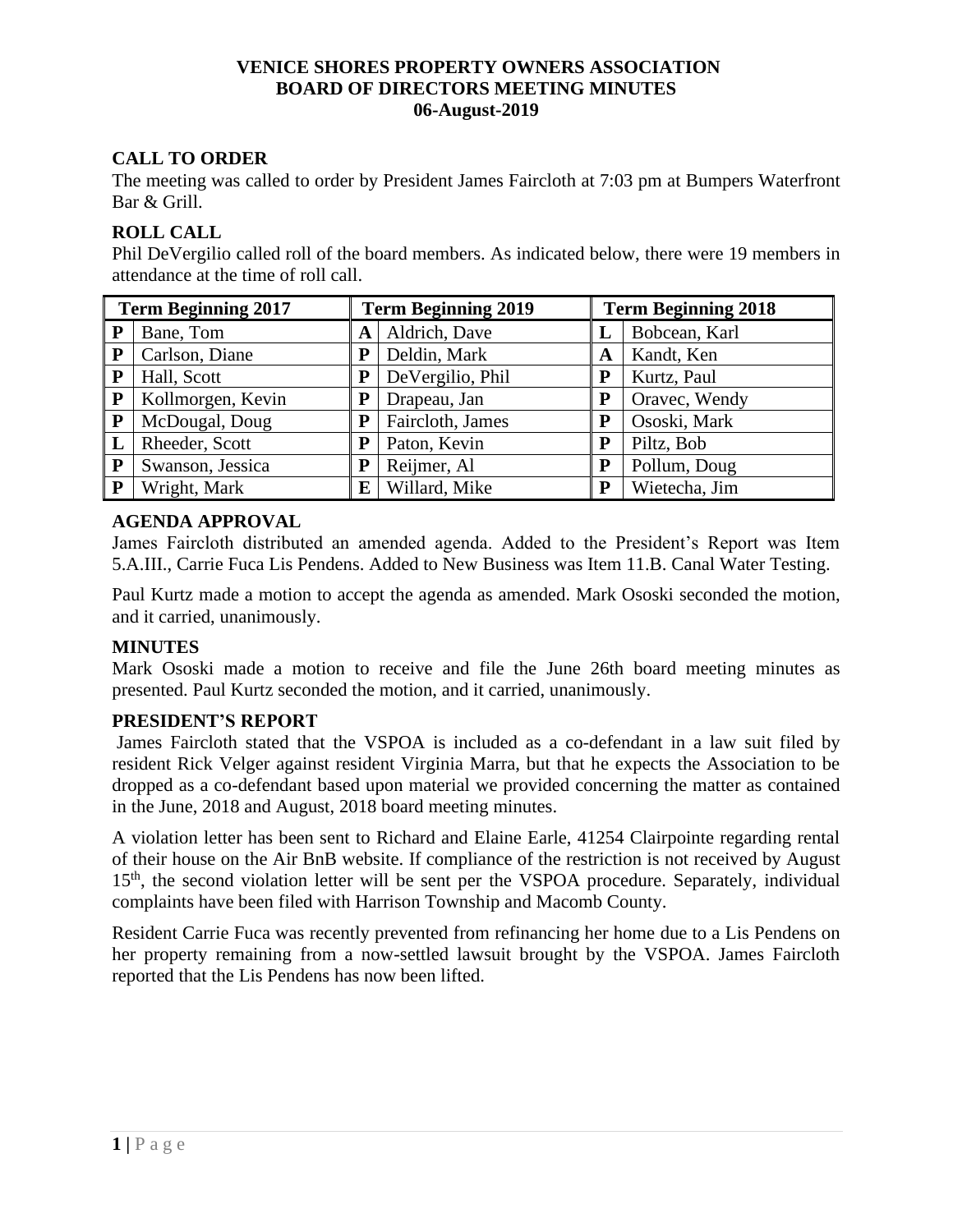## **TREASURER'S REPORT**

Jim Wietecha presented the treasurer's report for June.

| <b>Month</b><br><b>Ending</b> | General<br>Fund | Canal<br>Weed<br>Control | Canal<br>Maint. | <b>Snow</b><br>Removal | <b>CD</b> | Total        |
|-------------------------------|-----------------|--------------------------|-----------------|------------------------|-----------|--------------|
| 30-Jun-19                     | \$97.452.41     | \$6,809.10               | \$47.239.67     | \$3.935.75             | \$0.00    | \$155.436.93 |

The unrestricted fund balance is \$126,972.86.

Doug Pollum made a motion to approve the June treasurer's report. Kevin Paton seconded the motion, and it carried, unanimously.

Jim Wietecha presented the treasurer's report for July.

| <b>Month</b><br>Ending | General<br>Fund | Canal<br>Weed<br>Control | Canal<br>Maint. | Snow<br>Removal | <b>CD</b> | Total        |
|------------------------|-----------------|--------------------------|-----------------|-----------------|-----------|--------------|
| $31 -$ Jul-19          | \$96,684.25     | \$6,809.10               | \$47.239.67     | \$3,935.75      | \$0.00    | \$154,668,77 |

The unrestricted fund balance is \$126,671.16.

Mark Deldin made a motion to approve the July treasurer's report. Mark Wright seconded the motion, and it carried, unanimously.

Jim Wietecha reported that the annual Corporate Registration is due, and it will be mailed by next week. The \$20 registration fee is included in the 2019 budget.

James Faircloth requested 2020 budget figures from each of the committees. Jim Wietecha recorded the figures, which will be used to create the proposed budget for approval by the board and for presentation to the general membership for final approval at the November meeting.

*Karl Bobcean arrived at the meeting.*

# **RECORD RETENTION/WEB REPORT**

Mark Ososki stated that he is up to date on all records submitted to him.

# **CORRESPONDING SECRETARY'S REPORT**

Jessica Swanson requested material for the fall newsletter.

#### **SOCIAL MEDIA**

There has been much chatter about the Air BnB on Clairpointe as reported elsewhere.

#### **CANAL COMMITTEE**

Mark Wright stated that the canals had again been treated for weeds on July 31<sup>st</sup>. Also, a second mosquito abatement treatment had recently taken place.

Also, Mark reported that he has ten containers for canal water testing. They must be returned to the health department within 4-hours of being filled.

# **MAINTENANCE COMMITTEE**

Scott Hall reported that irrigation systems adjacent to the recently replaced San Juan crossovers have been repaired. Regarding reseeding of the land over the crossovers, Scott recommended waiting until the canal water level recedes.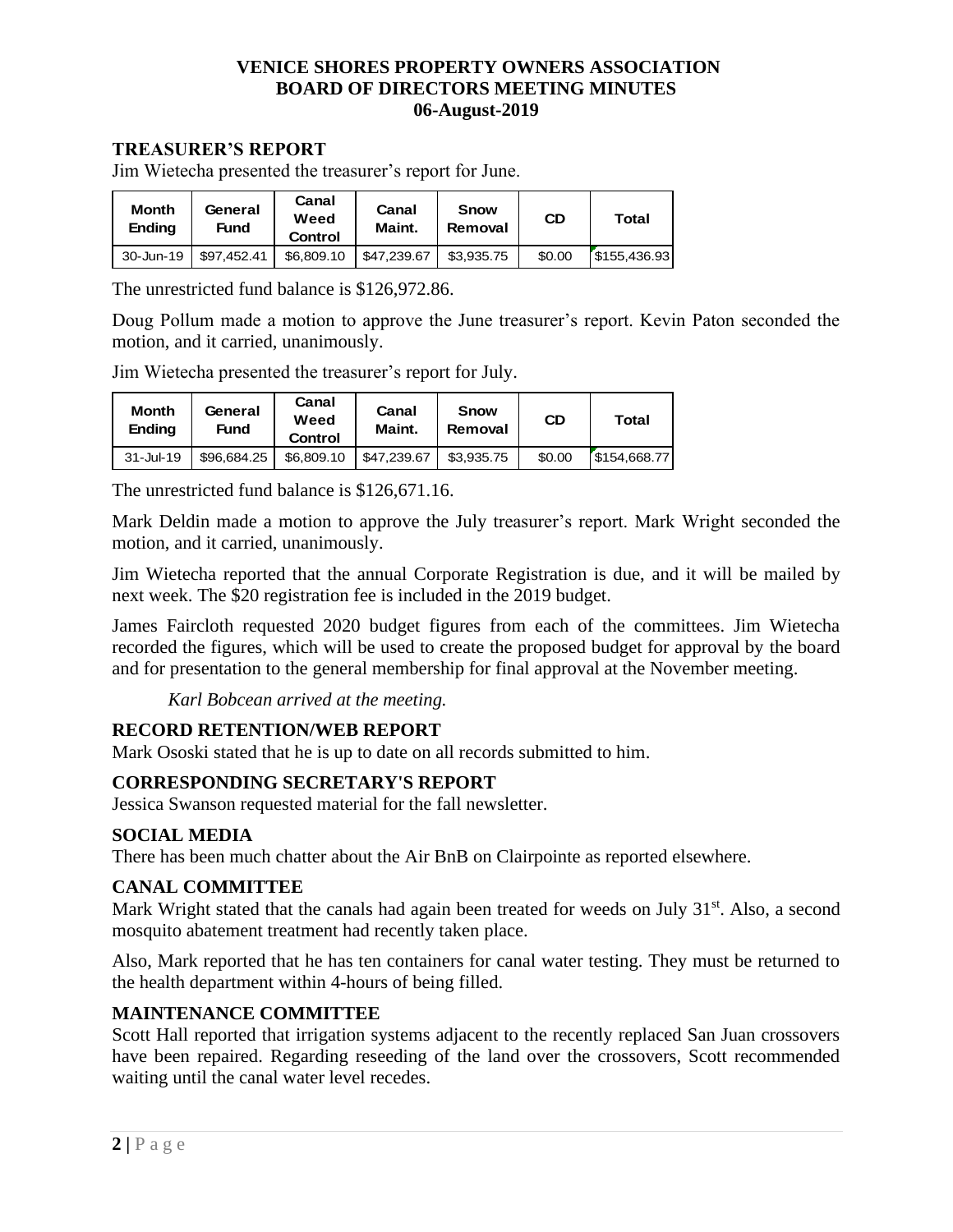Doug McDougal distributed a handout containing a table of daily Lake St. Clair mean water levels from May 1, 2019 through August 5, 2019; graphs of the Great Lakes and Lake St. Clair mean water levels and long term average annual water levels from 1918 to the present; and graphs of the Great Lakes and Lake St. Clair mean water levels for 2018 & 2019, along with the long term average monthly means, and the record high/low monthly means.

Doug Pollum reported that from measurements of road drainage pump usage, he has estimated a total electrical cost of \$850.16 for the period of June, 2018 through December, 2019. Doug has prepared a spreadsheet showing individual reimbursements to be given to those homeowners who have provided and who continue to provide electric power for the pumps. Doug Pollum made a motion to issue checks for reimbursement of homeowner electrical expenses related to pump operation. Doug McDougal seconded the motion, and it carried, unanimously.

Doug Pollum stated that due to a recent knee operation and an upcoming European trip, that he will no longer be able to devote much time toward managing, engineering, and providing labor for the street drainage system. Similarly, Doug McDougal has a hip problem that limits his ability to continue to be physically active in the project. Also, Doug McDougal is not available for much of the year. To fill the void, Doug P. recommended that block captains be established and brought up-to-date on the system ASAP, so they can carry on with the effort.

# **BUILDING COMMITTEE**

Mark Ososki reported that plans have been approved for 31035 San Juan. The approved plans have been scanned and filed.

# **DEED RESTRICTION REVIEW COMMITTEE**

As reported earlier, a violation letter has been sent to Richard and Elaine Earle.

Also, as reported earlier, the committee will continue to monitor the Velger lawsuit.

Jan Drapeau reported that she and Doug McDougal performed another inspection. As a result, two first time violation letters have been sent. Also, a first time boat violation has been found at vacant lot 269. A visit will be made to the office of deeds to determine ownership of this property. Following verification, a letter will be sent.

- Lot 85, 41343 Windmill, Boat Violation
- Lot 106, 41648 Bayhaven, Boat Violation

# **CIVIC AFFAIRS**

Al Reijmer reported on an article in the July 17, 2019 Journal regarding future land use around the SANG Base. Excerpts from the article include, "A recently received federal grant will give Macomb County officials the ability to fund a study to determine future land use opportunities around Selfridge Air National Guard Base." "The \$266,288 grant will be used for a new sustainability study, also known as a joint land use study…" "Harrison Township Supervisor, Ken Verkest said…it's a study performed by the federal government on all military bases on a recurring basis..." "…Macomb County will establish a policy committee with appropriate community and state representation…" Regarding the last quote, James Faircloth recommended that the VSPOA be represented on that committee by a board member as a means of remaining up-to-date on the workings of the committee. No one volunteered for the position. James Faircloth asked Al Reijmer to be the VSPOA representative, but Al was reluctant to accept.